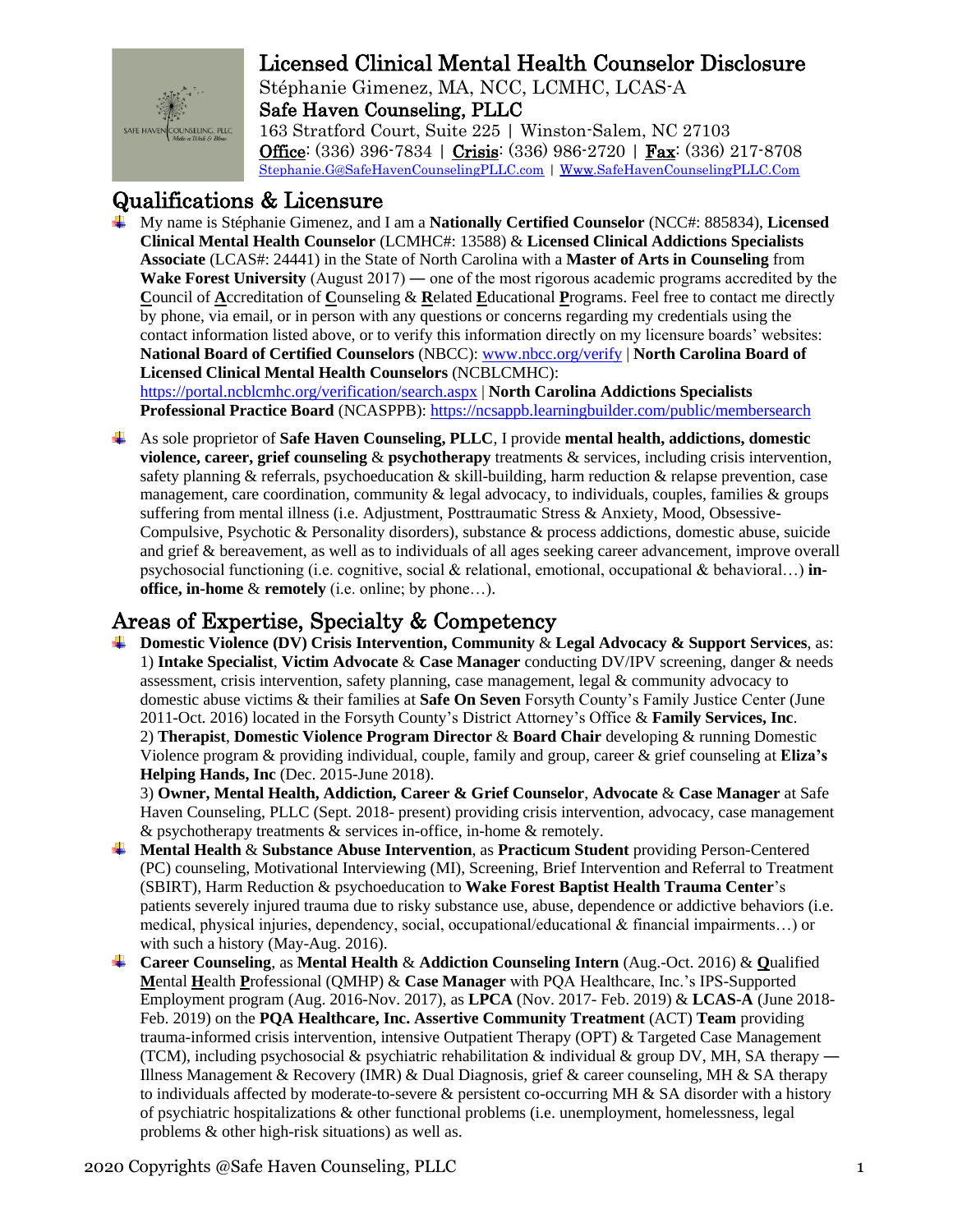

Stéphanie Gimenez, MA, NCC, LCMHC, LCAS-A Safe Haven Counseling, PLLC 163 Stratford Court, Suite 225 | Winston-Salem, NC 27103 Office: (336) 396-7834 | Crisis: (336) 986-2720 | Fax: (336) 217-8708

Stephanie.G@SafeHavenCounselingPLLC.com | Www.SafeHavenCounselingPLLC.Com

#### Interventions, Treatment Modalities & Counseling Approaches

- $\perp$  My counseling approach is highly eclectic, as I may select counseling techniques, strategies, interventions, treatment types & modalities from as varied therapeutic approaches as my clients' unique personalities, characteristics, preferences, needs, presenting concerns  $\&$  circumstances, including, but not limited to:
- **U** Very transparent & genuine Rogerian **Person-Centered** (PC) &/or other very honest yet kind, humorous, passionate & clinically relevant self-disclosing therapeutic relationship-building approaches;
- $\overline{\phantom{a} \bullet}$  Strength-based Solution-Focused (SF) &/or Motivational Interviewing (MI) & assessment, as well as **SMART** (Specific; Measurable; Attainable; Realistic & Timely) **goal-setting**;
- From more or less directive, psychoeducative, concrete or action-based Domestic Violence (DV), Suicide  $\&$ /or Homicide (SIHI) or substance abuse (SA) assessment, safety planning, crisis intervention, advocacy or treatment, such as **Feminist Therapy** (FT), **Reality Therapy** (RT), or **Cognitive Behavioral Therapy** (CBT) (i.e. specific skill-building, role play, modelling, homework...), Brief Intervention & Referral to **Treatment (SBIRT), or Relapse Prevention (RP);**
- To more traditional, developmental, personality-based, trauma-informed approaches, such as Adlerian Personality Typology, Holland's Career interest & Personality Matching model, Freudian Psychoanalytic phenomenology or Jungian Dream Analysis, Erikson's Developmental Psychology or Bowen's Family-Systems Therapy;
- $\downarrow$  Or more humanistic, constructivist, explorative, motivational, inspirational or holistic approaches, such as CBT Harm Reduction, Narrative Therapy (NT), Existential Therapy (ET), Mindfulness Therapy (MT), Wellness Counseling or Dual Processing Grief Therapy, whether provided individually, in group settings, to couples or families.

#### Diagnosis

I formally assess for signs & symptoms of disordered mental health, substance use, process addiction, and the extent of psychological distress & impaired functioning, while taking into account environmental factors. developmental patterns & family history, using a comprehensive clinical assessment (CCA) with various embedded assessment tools, as a way to establish causalities, correlations & other types of associations  $\&$ distinctions across the lifespan so as to best inform  $\&$  guide my case conceptualization (i.e. nature of presenting concerns; underlying issues; triggering, contributing & protective factors...), treatment planning, modalities, technique, intervention & strategy selections, according to clients' personal characteristics, strengths, needs  $\&$  preferences, and to best help individuals and their support systems learn about the changes necessary to learn to cope with, manage and recover from their problems, with or without ever reaching a formal diagnosis. However, a formal diagnosis is necessary to convey the nature, severity  $\&$  prognosis of medically necessary treatments & recovery, which I reach using the DSM-V (American Psychiatric Association, 2014) diagnostic criteria.

## In-Office & TeleHealth Services & Rates

- **↓** Comprehensive Clinical Assessment (CCA) conducted in-office, online (eCCA), or by phone (PhC) for: 1) Individual (Indiv); 2) Couple (Cpl); 3) Family (Fam) & Group (Grp) Counseling, including 4) Domestic Violence Anonymous (DVA); 5) Complicated Grief (eCXG); 6) Severe & Persistent Mental Illness (SPMI); 7) Rethinking Your Drinking (RYD); and 8) Process Addictions (PAG) Groups.
- No Assessment required for <u>Mutual Support Groups</u>: 1) COVID-19 Support Group (eCOV19); 2) Single Parents Group (SPG); 3) Counseling For Counselors (CNS4C) & Professional Helpers (i.e. Human Services; Medical & Mental Health; First Responders; Shelter staff; Pastors; Small Business Owners & Supervisors; Attorneys & Paralegals; Teachers & TA's...)
- Payment Methods: Visa, MasterCard, Discover, AmEx & HSA via PayPal.
- **4** Accepted Insurance Plans: Blue Cross & Blue Shield (PPO; Indemnity; Blue Advantage; Blue Options; Blue Select; Classic Blue; Blue Care; NC State Health Plan)
- **+ Payment Plans & Discounts** Available to Medicaid & Private Pay clients experiencing financial hardship contingent on financial documentation provided.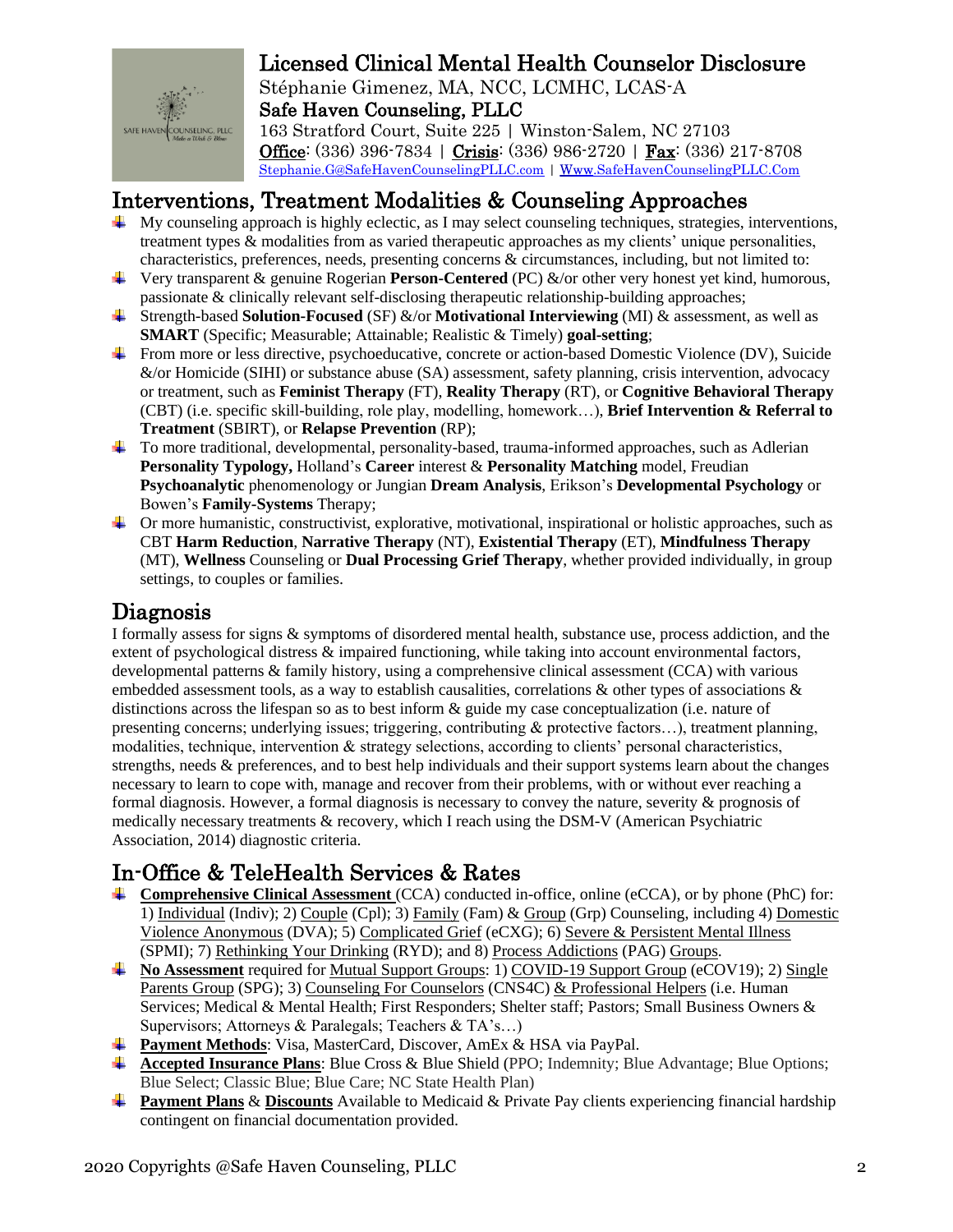

Stéphanie Gimenez, MA, NCC, LCMHC, LCAS-A Safe Haven Counseling, PLLC 163 Stratford Court, Suite 225 | Winston-Salem, NC 27103 Office: (336) 396-7834 | Crisis: (336) 986-2720 | Fax: (336) 217-8708 Stephanie.G@SafeHavenCounselingPLLC.com | Www.SafeHavenCounselingPLLC.Com

- **Phone, Text, Email & Fax** are used for: 1) Consultation (i.e. Demographic, Insurance/Payer & Clinical info...); 2) Appointment (i.e. Scheduling, Rescheduling, Confirmations & Cancellations...); 3) Crisis Intervention (Mental Health, Domestic Violence, Addiction...); 4) Phone Counseling (PhC); 5) Case Management (i.e. Follow-Up (F/U), Monitoring & Prevention...); & 6) Care Coordination (i.e. Record Requests, Case Consulting, Referrals...).
- **Please Dial 911** for Medical, Mental Health, Domestic Violence  $\&$  /or Addiction-Related Emergencies.

| <b>In-Office &amp; TeleHealth Services &amp; Rates</b>                                                                           |                                                      |  |                                            |                                                                            |               |                 |              |  |
|----------------------------------------------------------------------------------------------------------------------------------|------------------------------------------------------|--|--------------------------------------------|----------------------------------------------------------------------------|---------------|-----------------|--------------|--|
| <b>Office</b>                                                                                                                    | Comprehensive Clinical Assessment (CCA): \$100.00/hr |  |                                            | <b>Online</b>                                                              | \$100.00 / hr | <b>By Phone</b> | \$80.00 / hr |  |
| <b>Office</b>                                                                                                                    | Individual Counseling (OPT): \$100.00 / hr           |  |                                            | <b>Online</b>                                                              | \$80.00 / hr  | <b>By Phone</b> | \$50.00 / hr |  |
| <b>Office</b>                                                                                                                    | Couple Counseling (Cpl): \$100.00 / hr               |  |                                            | <b>Online</b>                                                              | \$100.00 / hr | <b>By Phone</b> | N/A          |  |
| <b>Office</b>                                                                                                                    | Family Counseling (Fam): \$125.00 / hr               |  |                                            | <b>Online</b>                                                              | \$100.00 / hr | <b>By Phone</b> | N/A          |  |
| <b>Therapy Groups</b> (90 min) (Office Only)                                                                                     |                                                      |  |                                            |                                                                            |               |                 |              |  |
| Complicated Grief Group (CXG): \$50.00                                                                                           |                                                      |  | Trauma & DBT-Informed Group (DBT): \$50.00 |                                                                            |               |                 |              |  |
| NEW!                                                                                                                             | <b>Rethinking Your Drinking (RYD): \$50.00</b>       |  | NEW!                                       | <b>Process Addictions Group (PAG): \$50.00</b>                             |               |                 |              |  |
| <b>Mutual Support Groups (60 min)</b>                                                                                            |                                                      |  |                                            |                                                                            |               |                 |              |  |
| Single Parents Group (SPG): \$20.00                                                                                              |                                                      |  |                                            | <b>CNS For Counselors (Cns4C): \$20.00</b><br>COVID-19 ( $eCOV-19$ ): FREE |               |                 |              |  |
| <b>Domestic Violence Services</b>                                                                                                |                                                      |  |                                            |                                                                            |               |                 |              |  |
| <b>Domestic Violence Anonymous (DVA) Group: \$25.00 / 1.5 hr</b><br>DV Assmts: $$50.00 / hr$<br><b>Crisis Intervention: FREE</b> |                                                      |  |                                            |                                                                            |               |                 |              |  |
| Court Appearance (i.e. Expert Witness; Testimony): \$70.00 / hr<br>Case Management & Advocacy: \$50.00 / hr                      |                                                      |  |                                            |                                                                            |               |                 |              |  |
| <b>Partial Records Request: \$5.00   Full Records Request: \$25.00</b>                                                           |                                                      |  |                                            | <b>Letters &amp; Forms Request: \$25.00</b>                                |               |                 |              |  |
| Missed Appointment / Late Cancellation (< 24 hrs in advance) Fee: \$25.00 / scheduled hour                                       |                                                      |  |                                            |                                                                            |               |                 |              |  |

## Confidentiality

- $\blacktriangle$  Your Protected Health Information (PHI), which you share with me via phone, text, email or in person will become part of your confidential records, which you can access at any time, and which is legally and ethically protected by the Federal and State laws (i.e. HIPAA, 1996), the N.C. General Statutes (i.e. NCGS), the American Counseling Association Code of Ethics (ACA, 2014), the National Board of Certified Counselors (NBCC), North Carolina Board of Licensed Clinical Mental Health Counselors (NCBLMHC) rules & regulations, and by the North Carolina Addictions Specialists Professional Practice Board Ethical Code of Conduct (NCBASPPB, 2013) governing the practice of counseling and rendering our relationship "privileged," unless:
- $\downarrow$  You sign a written consent or otherwise direct me verbally or in writing permitting me to share relevant information with a concerned third party.
- $\downarrow$  You are at risk of harming yourself or others, plan & intend to harm yourself or others, or already have seriously harmed yourself or others, whether it be a child, elderly or disabled person.
- $\perp$  I am ordered by a court of law to disclose some of you PHI information relevant to a court proceeding.
- $\frac{1}{2}$  Note: In any of the situations listed above, my first priority remains to: 1) inform you of the situation, of the scope  $\&$  mean(s) of the disclosure prior to the disclosure occurring; 2) Discuss with you the greatest possible extent, to which I remain able to preserve the confidentiality of your PHI that may be less relevant to the concern(s) at hand  $\&$  continue to protect your welfare, best interest  $\&$  that of your loved ones.

Your Rights As Safe Haven Counseling client(s), you &/or your legal guardian have the right to:  $\overline{\mathbf{A}}$  Access any of the Domestic Violence, Mental Health, Addiction, Grief & Career treatments & services